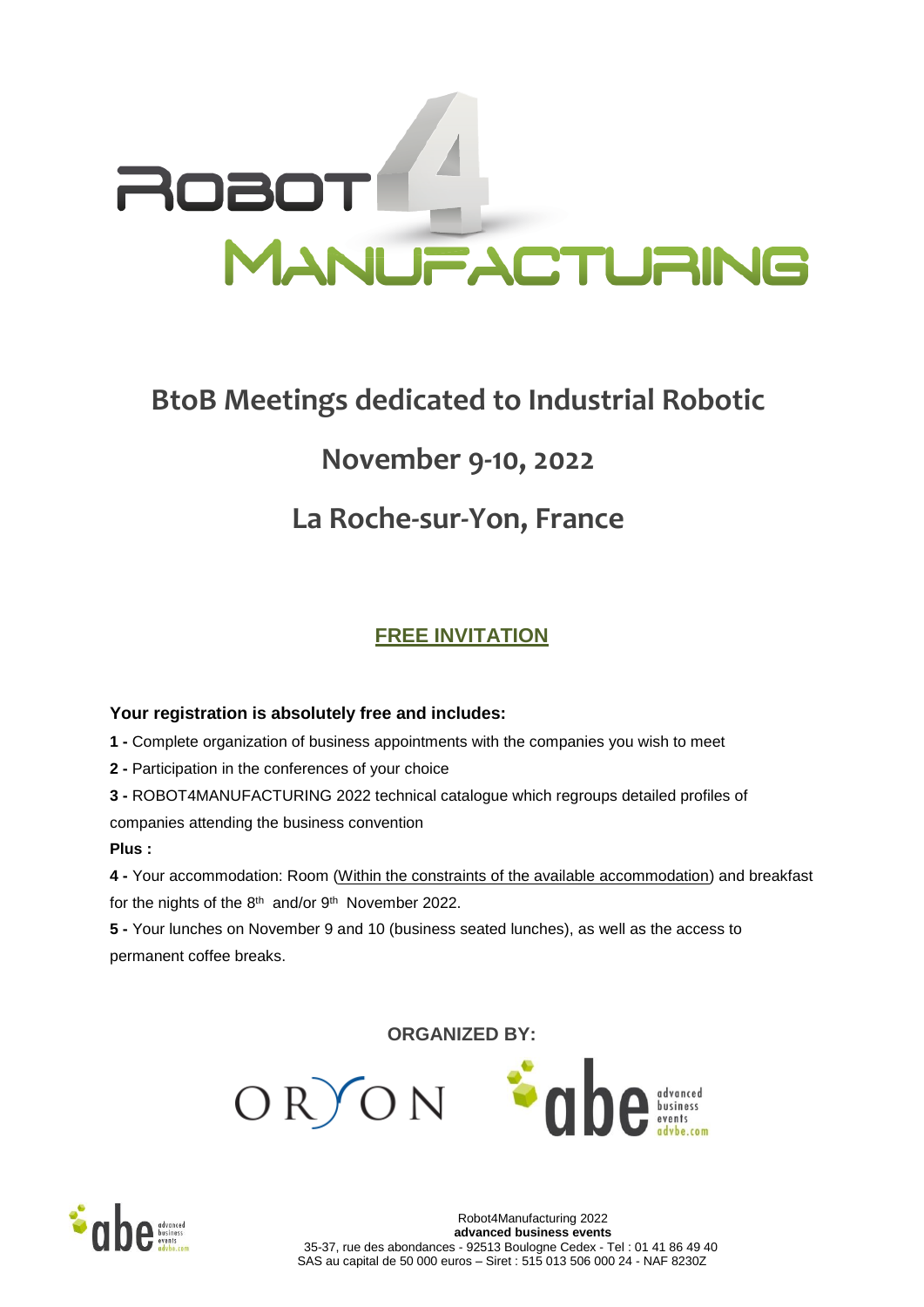#### **Company Presentation**

Company : ………………………………………………………………………….………. ……………………...

| Number of employees:         |                                                                                                                                   |  |  |  |  |
|------------------------------|-----------------------------------------------------------------------------------------------------------------------------------|--|--|--|--|
|                              | $\Box$ 1 - 9 $\Box$ 10 - 49 $\Box$ 50 - 249 $\Box$ 250 - 499 $\Box$ 500 - 999 $\Box$ 1000 - 2999 $\Box$ 3000 - 5000 $\Box$ > 5000 |  |  |  |  |
| Turnover (In million Euros): |                                                                                                                                   |  |  |  |  |

 < 100 K€ 100 K€ - 750 K€ 750 K€ - 2 M€ 2 M€ - 10 M€ 10M€ - 50 M€ 10 M€ - 50 M€ 50 M€ - 150 M€ 150 M€ - 750 M€ > 750 M€

#### **Participants Contact Details**

| Skills level on the technology : □ Beginner □ Confirmed □ Expert                         |  |
|------------------------------------------------------------------------------------------|--|
|                                                                                          |  |
|                                                                                          |  |
|                                                                                          |  |
|                                                                                          |  |
|                                                                                          |  |
|                                                                                          |  |
| Skills level on the technology : □ Beginner □ Confirmed □ Expert                         |  |
|                                                                                          |  |
|                                                                                          |  |
|                                                                                          |  |
|                                                                                          |  |
|                                                                                          |  |
|                                                                                          |  |
| Service : □ R&D □ Engineering □ Production □ Procurement □ Maintenance □ Other:          |  |
| Skills level on the technology : $\square$ Beginner $\square$ Confirmed $\square$ Expert |  |
|                                                                                          |  |
|                                                                                          |  |
|                                                                                          |  |
|                                                                                          |  |
|                                                                                          |  |
| Service : □ R&D □ Engineering □ Production □ Procurement □ Maintenance □ Other:          |  |
| Skills level on the technology : $\square$ Beginner $\square$ Confirmed $\square$ Expert |  |
|                                                                                          |  |

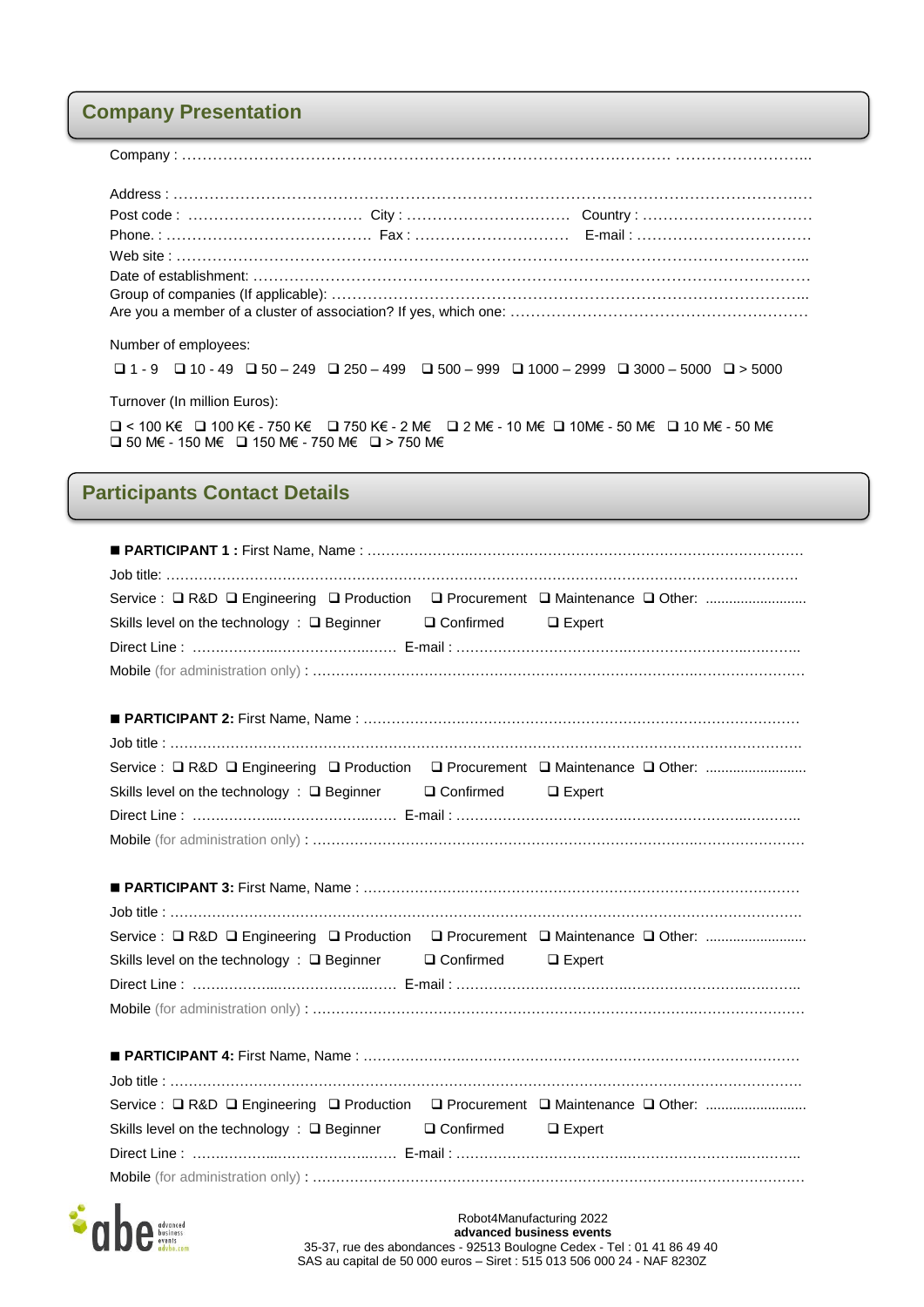#### **Main Activity**

#### **Application fields**

- Aeronautics / Aerospace
- $\Box$  Food Industry
- $\Box$  Furniture
- $\Box$  Automotive
- □ Construction Industry
- $\Box$  Chemistry  $\Box$  Electronic  $\Box$  $\Box$  Mechanics  $\Box$  Metallurgy  $\Box$  Naval

□ Pharmacy - Cosmetology  $\Box$  Plastics Industry  $\Box$  Textile □ Transport - Logistics  $\Box$  All Industries

### **Reason(s) for participating**

- $\Box$  Searching for new suppliers
- Process research or adaptation
- $\square$  Searching for equipment

 $\Box$  Product development □ Technological watch

### **Applications and Projects**

Please specify ongoing projects and applications

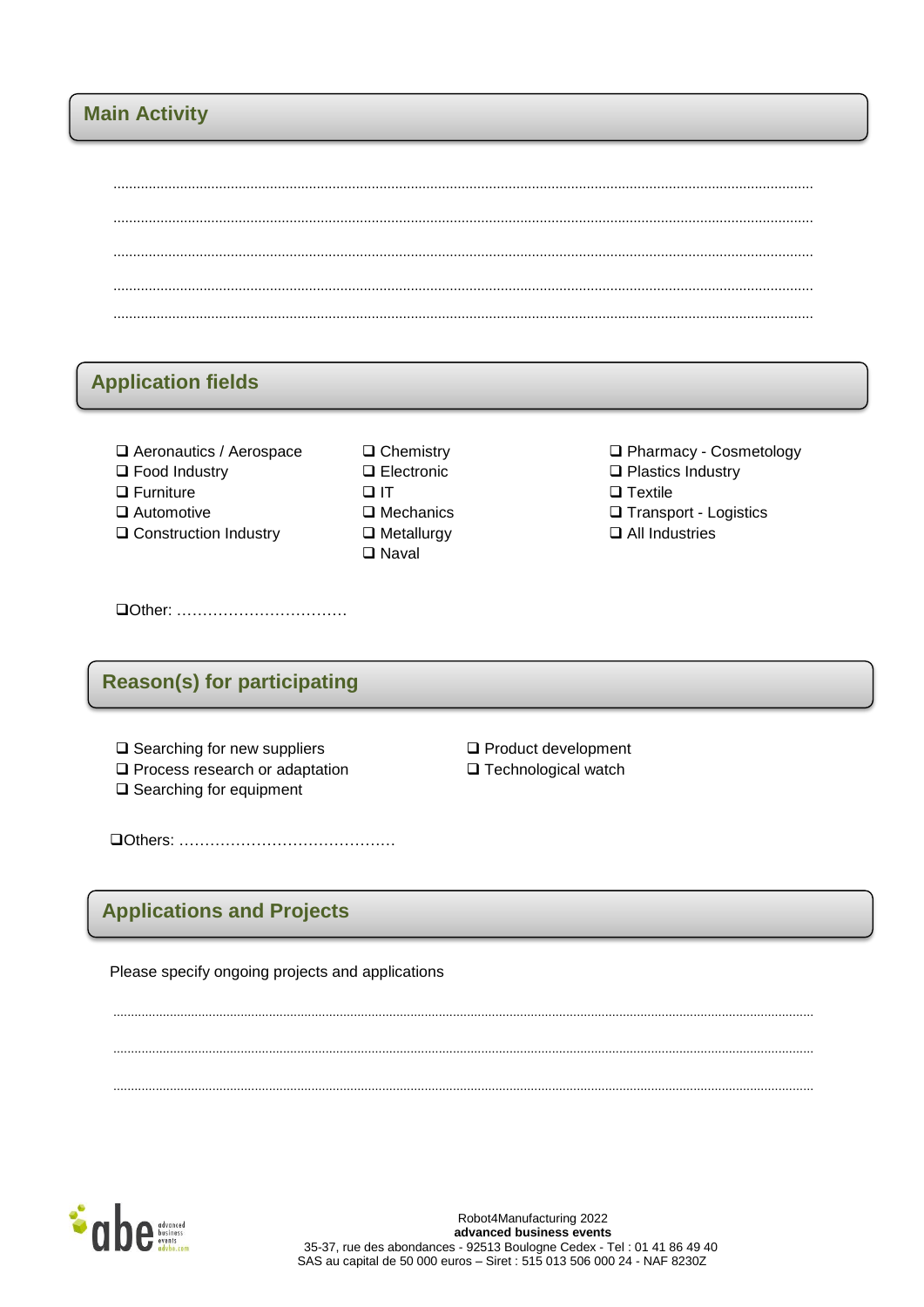## **Technologies / Products / Services sought for**

| $\Box$ Types of Robot(s)        |                      |                               |
|---------------------------------|----------------------|-------------------------------|
| Polyarticulated                 | □ Portal/ Cartesians | <b>O</b> Collaborative robots |
| $\Box$ Exoskeletons             |                      |                               |
|                                 |                      |                               |
|                                 |                      |                               |
|                                 |                      |                               |
| $\Box$ Application(s)           |                      |                               |
| $\Box$ Assembly                 |                      | $\Box$ Painting               |
| <b>O</b> Conditioning/Packaging |                      | $\Box$ Bending                |
| <b>J</b> Load / Unload Machines |                      | $\Box$ Welding                |
| □ Cutting, Finishing            |                      | $\Box$ Machining              |
| $\Box$ Palletizing              |                      |                               |
|                                 |                      |                               |
|                                 |                      |                               |
|                                 |                      |                               |
|                                 |                      |                               |
| $\Box$ Perirobotic              |                      |                               |
| $\Box$ Gripper                  |                      | □ Security Organs             |
| $\Box$ Transitic                |                      | □ Vision / Sensors            |
|                                 |                      |                               |
|                                 |                      |                               |
|                                 |                      |                               |
|                                 |                      |                               |